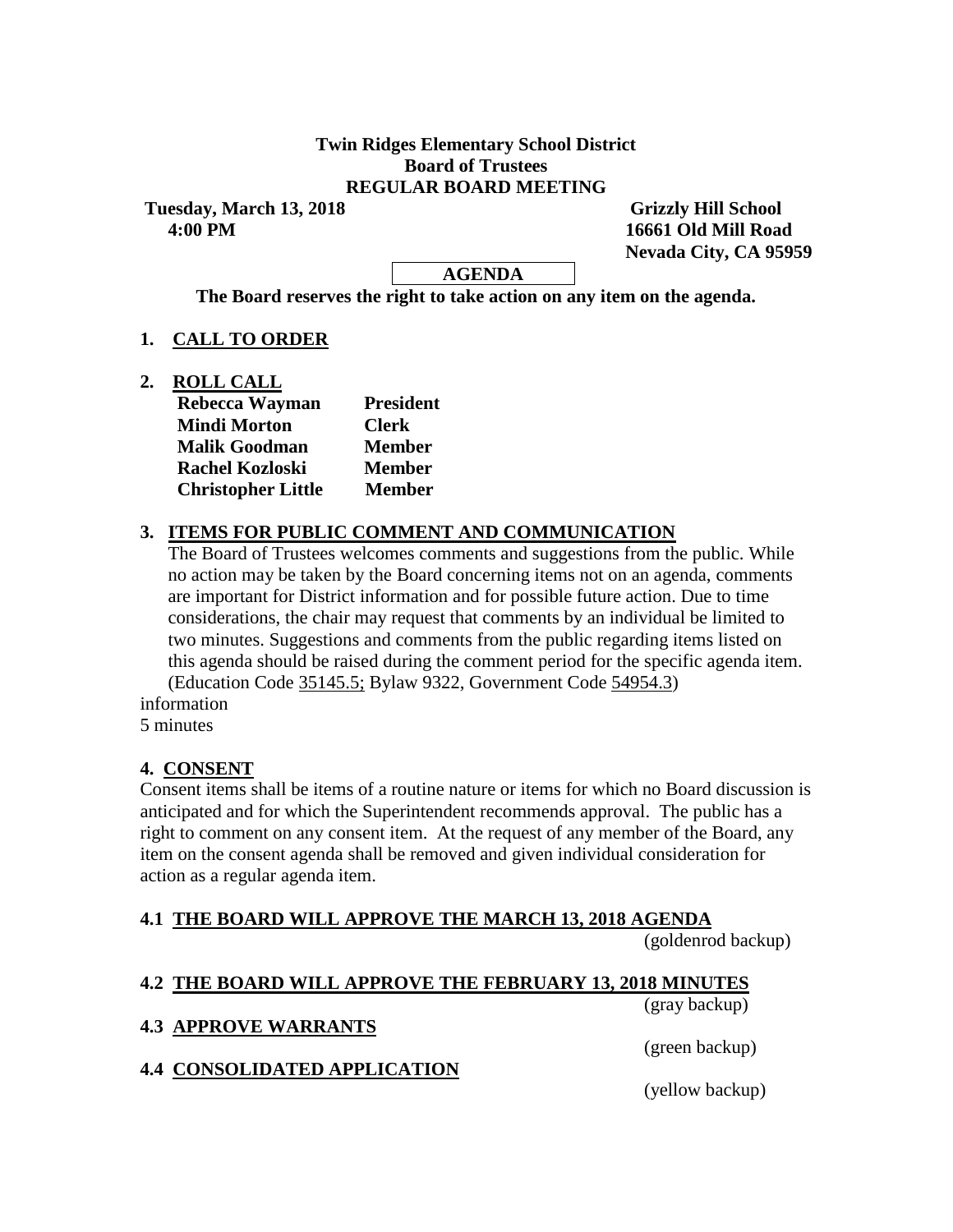# **4.5 2017-2018 INDEPENDENT AUDITOR SELECTION**

(white backup)

### **5. INVESTMENT REPORT UPDATE: OWENS ESTATE & STRATEGY GROUP**

10 minutes

information

# **6. TEACHERS REPORT**

information 5 minutes

a. Washington School Enrollment

| ~<br>Grade      | --<br>A  |  |     |   |  | $\mathbf{r}$<br>''otar |
|-----------------|----------|--|-----|---|--|------------------------|
| <b>Students</b> | <b>.</b> |  | . . | - |  |                        |

### b. Grizzly Hill School Enrollment

| Grade           | TK/K/<br>$\overline{14}$ |  |  |  |  | m<br>Fotal |
|-----------------|--------------------------|--|--|--|--|------------|
| <b>Students</b> | 1/8/1                    |  |  |  |  | o-<br>vJ   |

# **7. RESOLUTION NO.18-09 : ELIMINATION OF CERTAIN CERTIFICATED STAFF FOR THE ENSUING 2018-2019 SCHOOL YEAR**

Reduction in force of Certificated staff action 3 minutes (white backup)

# **8. ASES**

After school program grant application 3 minutes information

# **9. COMPREHENSIVE SAFETY PLAN**

# action

5 minutes (white backup)

# **10. SURPLUS WELL PIPE**

1 minute action

# **11. PUBLIC COMMENT**

At this time, we open the meeting for any public comments regarding the following Closed Session item.

# **12. ADJOURN TO CLOSED SESSION**